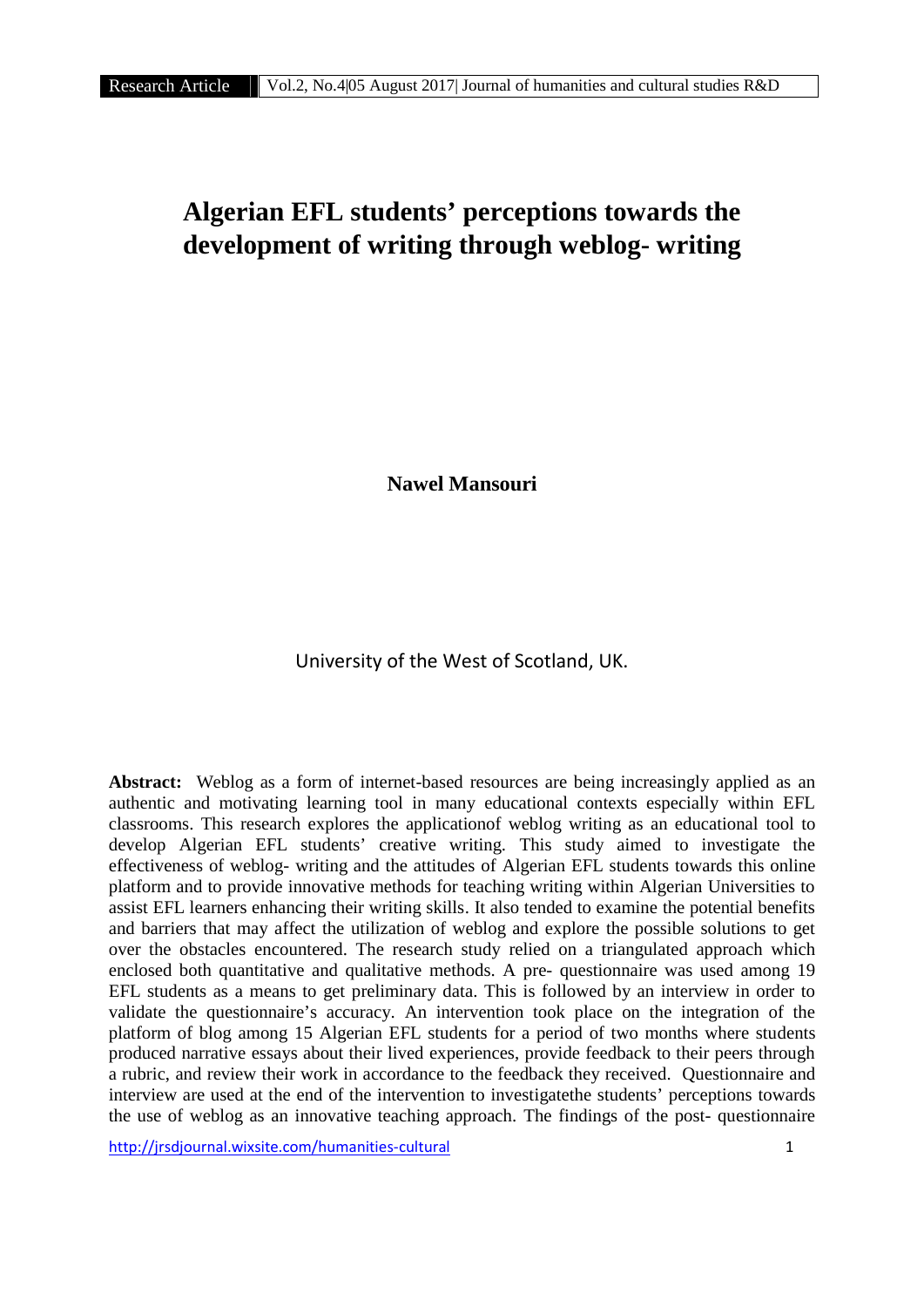revealed that weblog diary affected positively on their writing in English. The results are discussed, including the benefits, barriers, and suggestions for a better use of such method within Algerian context.

**Keywords:** Weblog- diary, EFL learners' attitudes, EFL writing

#### **Introduction:**

Writing is mostly considered as an essential skill especially within higher education contexts since it is employed as a means for students' examinations, assignments, and dissertations. Having said that, it is worth mentioning that writing has always been considered as the most difficult skill to master (Richards and Renandya, 2002, p. 303).following this line of thought, EFL students encounter many difficulties in acquiring writing skill, Algerian EFL students is not an exception. Consequently, many Algerian EFL students are struggling to produce a satisfactory piece of writing in English at the University level, although they have been exposed to this language in both middle and secondary school (Bouyakoub, 2015). In the same way, Saf and Ouahhoud, 2015, highlighted the most common deficiencies the Algerian EFL students face while writing in English: vocabulary, grammar, punctuation, capitalization, coherence and cohesion. Aljumah, (2012) and Davis, (1997), suggested three reasons why the students are reluctant to write in English. To begin with, they do not think in English and they usually attempt to translate from their native language to English. Secondly, they may lack knowledge regarding grammatical aspects. Finally, they may lack of motivation writing in English following traditional methods of learning. Hence, the main purpose behind conducting this study is to identify the existing teaching methods of writing in order to find out the possible problems in the teaching of writing among Master students at the University of Bejaia. Furthermore, integrating weblog- writing as a pedagogical tool within EFL writing classrooms may promote Algerian EFL students' writing since weblogs include collaboration between student- student and studenttutor.

#### **Literature review:**

Various online communication technologies are widely embraced inside and outside the educational context such as: twitter, blogging, and social networks sites (Halcomb and Ross, 2013). As far as weblog is concerned, it is an online journal where one can share his/ her own thoughts and ideas and it provides an opportunity for readers to leave comments on different posts where numerous subjects can be tackled (Allen, 2011).

Since 2000, the number of bloggers has been massively increased at the University level. Therefore, lecturers, researchers, and academics are immensely integrating this online platform to make the teaching- learning process much easier (Zhang, 2009).

Mali (2015) conducted an interesting study on EFL learners' attitudes on the benefits and issues of using weblog in EFL writing classes. This study concerns solely the undergraduate EFL students within Indonesian context. The students were required to produce short stories, poems, biography on their teachers, friends, parents, and memorable events. The results revealed that through blogging, the students got a chance to receive constructive feedback from a wider audience, including their classmates and teacher, promote interaction among the student- student and student- teacher, experience a very effective and enriching learning, and promoting a meaningful and authentic learning.The major limitation found included the problem of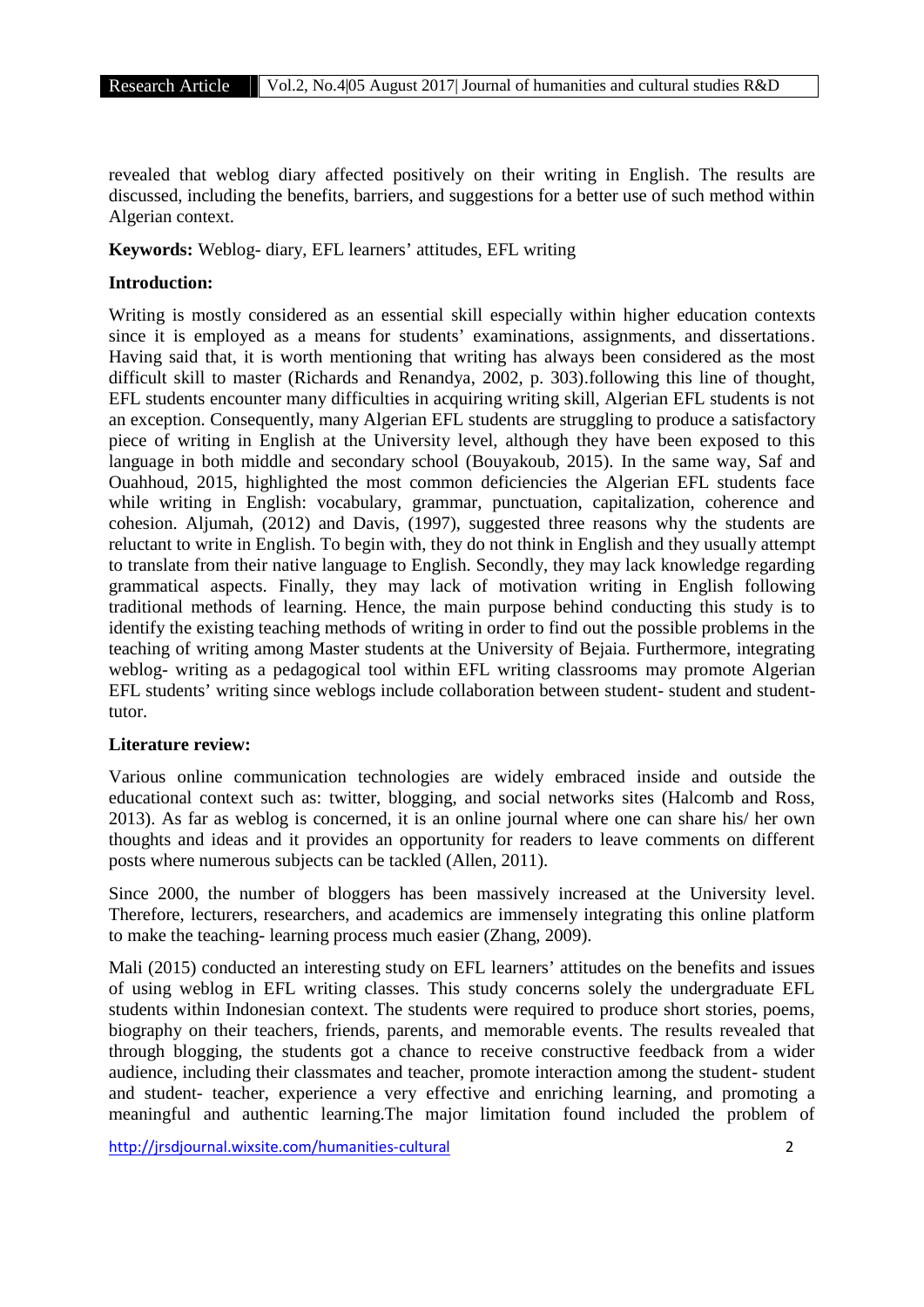connection. Mali (2015) suggest that there is a need for further research on the impact of employing blogs on EFL learners' writing fluency and the impact teachers' feedback on students' entries.

In the same Wei-Yu Changia and Andrew Szanajdab (2016) conducted a quasi- experimental study under the title how computer technology transforms writing performance: anapplication of the process/ genre approach and blogs in EFL writing courses. This study is based on a mixed method that includes the use of questionnaire, observation, interview, and students' written products. The findings indicated that the use of blog helped the students to improve their writing performance through the collaborative writing that encloses reading, sharing, giving and receiving feedback and editing. Consequently, collaborative weblog writing has shown a positive effects on the students' communicative skills. In addition, weblogs attract the students'' attention and their motivation is increased.

Thus, EFL students can benefit from the use of weblog- writing in different ways. To begin with, it can be used as a tool to promote learner- centred approach and autonomy (Tseng. 2008). Second, it can develop students' critical thinking (Can and Ozdemir, 2006) and it may promote a personalized learning experience where students can express themselves freely and students' motivation can be increased towards writing (Crook et al. 2008). Finally, weblog can promote an authentic, collaborative and interactive learning (Aydin, 2014).

#### **Research design:**

This research project followed a qualitative design to explore Algerian EFL students' perceptions towards weblog- writing.

Research questions:

- 1. What are the perspectives of the Algerian EFL students on the use of weblogs in developing their writing skill?
- 2. What are the potential benefits and barriers the Algerian EFL students faced while using weblogs diaries ?

## **Participants:**

The sample of the study was 15 EFL students at the University of Bejaia, Algeria in the department of English. It included 10 females and 5 males, whose age ranged from 21 to 38 years. All of the participants are Master students from three different majors including linguistics, literature, and didactics. This means that the students were exposed to English as foreign language for a period of 3 months at the University level and they have already been studying in both middle and secondary school.

The type of this sampling was purposive sampling. This latter is based on a selection of different units such as: institutions, individuals, or groups of individuals. Maxwell (1997) described it as a type of sampling in which, ''particular settings, persons, or events are intentionally selected for the significant information they can provide that cannot be obtained as well from other choices'' (p. 87).

## **Research instruments:**

The data is this study is based on triangulation where different instruments were used as: blogs, questionnaires, and interviews.

## **Attitude questionnaire:**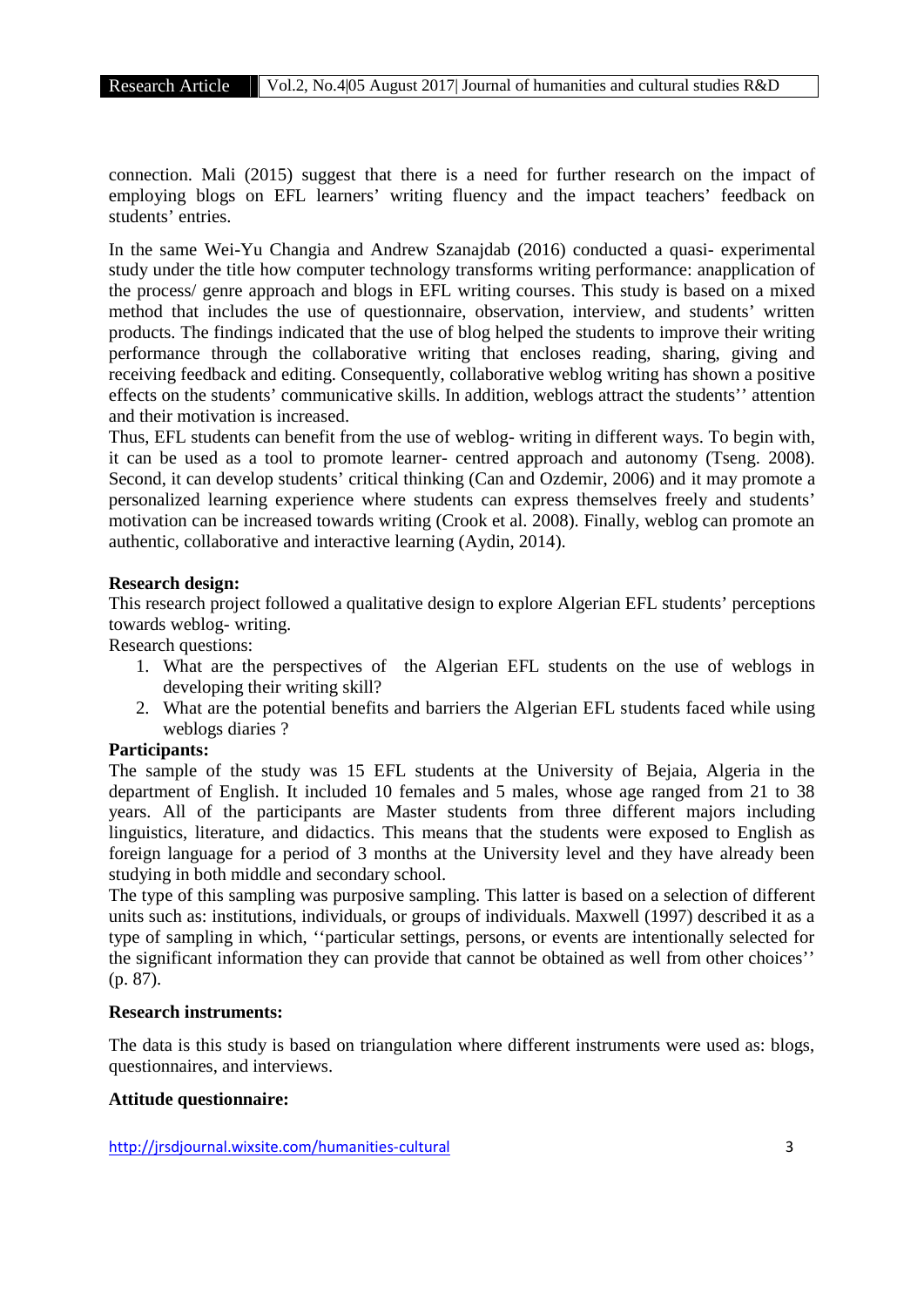At the end of the blogging project, a questionnaire was delivered for the students who took part in it in order to get their views regarding their experience using blog. This questionnaire was measured on a five point Likert scale to obtain the participants' level agreement which is as follow: strongly agree, agree, undecided, disagree, and strongly disagree. For the validity and reliability of each item, this questionnaire has been piloted on a group of students who are not form the main study and English is either their second language or a foreign language. Based on the students' responses in the pilot test, some questions have been modified and ameliorated.

#### **Procedure and data collection:**

Before the integration of blogs, an induction was run among 20 Algerian EFL students who were interested in this project since this method of teaching is a new concept within Algerian context. This session included how to set up a blog, how to add other bloggers, and the tasks the students were supposed to produce on their blogs. Then, Each student created his/her own blog on (blogger.com) where they produced various tasks including posting an essay about their personal experiences, providing feedback to their peers through using a rubric, editing and publishing a new version for a period of 5 weeks.

Since there is a lack of internet and materials inside classrooms, the intervention took place outside the classroom.

After the intervention, a face to face a post-questionnaire was responded by 15 students, followed by an interview to get a deeper understanding on the students' perceptions towards blog.

## **Findings:**

| Blog- diary gave me the opportunity to             |       |       |       |       |       |  |
|----------------------------------------------------|-------|-------|-------|-------|-------|--|
| give my own voice.                                 | 66.7% | 33.3% | 00.0% | 00.0% | 00.0% |  |
| Blog-diary helped me to develop creative           |       |       |       |       |       |  |
| writing                                            | 60.0% | 40.0% | 00.0% | 00.0% | 00.0% |  |
| Blog gave me more opportunities to                 |       |       |       |       |       |  |
| practise my writing outside the classroom.         | 73.3% | 26.7% | 00.0% | 00.0% | 00.0% |  |
| Writing about my personal experiences              |       |       |       |       |       |  |
| through blog motivated me to write more            |       |       |       |       |       |  |
| in English.                                        | 73.3% | 26.7% | 00.0% | 00.0% | 00.0% |  |
| Writing on a blog was more interesting             |       |       |       |       |       |  |
| than writing on a paper.                           | 40.0% | 46.7% | 6.7%  | 6.7%  | 00.0% |  |
| I found blog user-friendly                         | 40.0% | 53.3% | 6.7%  | 00.0% | 00.0% |  |
| Writing on blog helped me to collaborate           |       |       |       |       |       |  |
| with my peers and tutor.                           | 53.3% | 46.7% | 00.0% | 00.0% | 00.0% |  |
| Blogging gave me access to authentic               |       |       |       |       |       |  |
| learning.                                          | 60.0% | 33.3% | 6.7%  | 00.0% | 00.0% |  |
| Giving and receiving feedback helped me            |       |       |       |       |       |  |
| to foster my critical thinking.                    | 66.75 | 26.7% | 6.7%  | 00.0% | 00.0% |  |
| Blog provided the avenue for students              |       |       |       |       |       |  |
| who are uncomfortable to voice their               |       |       |       |       |       |  |
| opinion in face to face classroom.                 | 66.7% | 26.7% | 6.7%  | 00.0% | 00.0% |  |
| http://jrsdjournal.wixsite.com/humanities-cultural |       |       |       |       |       |  |

The data results obtained from the post- questionnaire are presented as follow: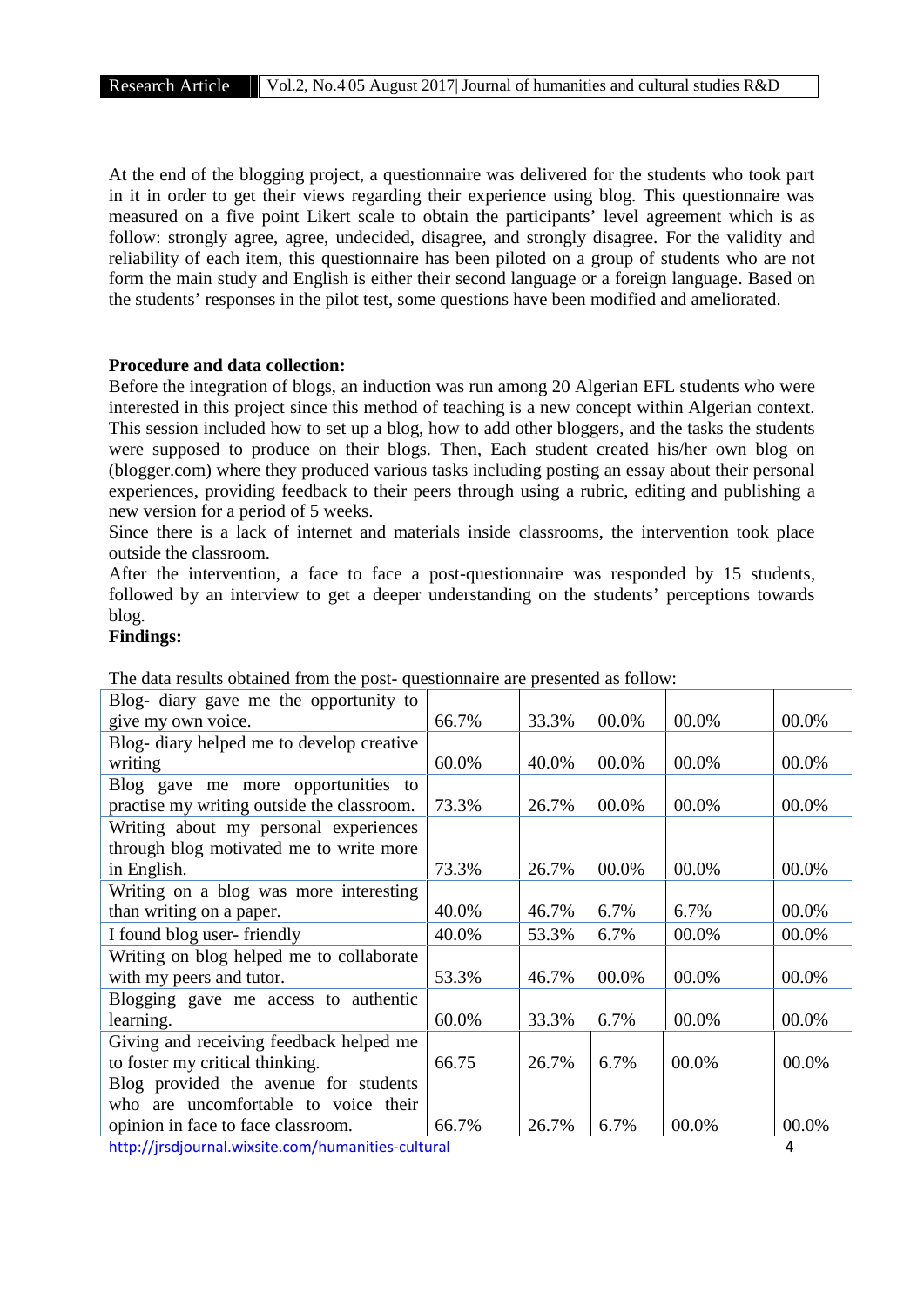| I encountered problems on the slow of   |       |            |      |       |       |
|-----------------------------------------|-------|------------|------|-------|-------|
| internet connection.                    | 20.0% | 40.0%      | 6.7% | 20.0% | 13.3% |
| Our department should encourage the use |       |            |      |       |       |
| of online blended courses.              | 46.7% | 46.7% 6.7% |      | 00.0% | 00.0% |

As exemplified in the table above, a significant proportion of 66.7% strongly agreed that weblog writing provided them freedom to give their own voice. All of the participants indicated that their creative writing is fostered through the use of weblogs. Indeed, the highest number of 60.0% strongly agreed and the rest of the numbers (40.0%) agreed on this statement. all of the students believed that they had more opportunities to practise their writing beyond classroom through blogging and they were motivated to write more in English about their personal experiences through this online platform; 73.3% strongly agreed on both statements and 26.7% agreed.Weblog- writing was considered by more than a half of the students as an authentic environment

The vast majority of the participants agreed that writing on a blog was more useful than writing on a paper and that blog is user- friendly, 46.7% and 53.3%, respectively. Another important trend demonstrates a considerable rate of 40.0% who strongly agreed on both statements and only 6.7% who remained neutral. Around 53.3% and 46.7% of the students, respectively strongly agreed and agreed that weblog- writing encouraged them to work collaboratively with their peers and tutor.The majority of the students found the process of giving and receiving feedback was very useful in developing their critical thinking and at the same time they felt comfortable using blog. Only a tiny minority of 6.7% stayed neutral in both statements. Around 60% of the total number found difficulties using blog due to the slow and problems of connection, while there is a small group who did not encounter any difficulty with connection, approximately 33.0%. Almost all of the students agreed on the following that their department should encourage the use of online blended courses.

## **Discussion and conclusion:**

The questionnaire was measured on a five point Likert scale, which are as follow: 1 stronglyagree, 2 agree, 3 undecided, 4 disagree, and 5strongly disagree. The findings gathered from the questionnaire are as follow: all of the students believed that weblog- writing has various advantages including the development of their writing skill in English.

The attitudes of the students towards blogging was positive. In more details, they reported that unlike the writing classrooms they attend, weblog provided them an authentic and interactive environment in a way that students can give share their reflections, experiences, and assess their own achievements. They also indicated that before using blog, they did not practise their writing, except during examinations and they were unwilling to write in English, but after using weblog, the students became very motivated to write. This is due to the fact that they had more opportunities to write on it, especially outside the classroom and it provided them a collaborative learning environment where they can receive feedback on their own work, give feedback, and eventually review their writing in accordance to the feedback they received from their classmates and tutor. according to the previous studies conducted by Wei- Yu Changia and Andrew Szanajdab (2016), the students developed their writing skill through the collaboration that occur between student- student and student- teacher, including reading, writing, giving and receiving feedback and reviewing. They also added that students' motivation and attention is increased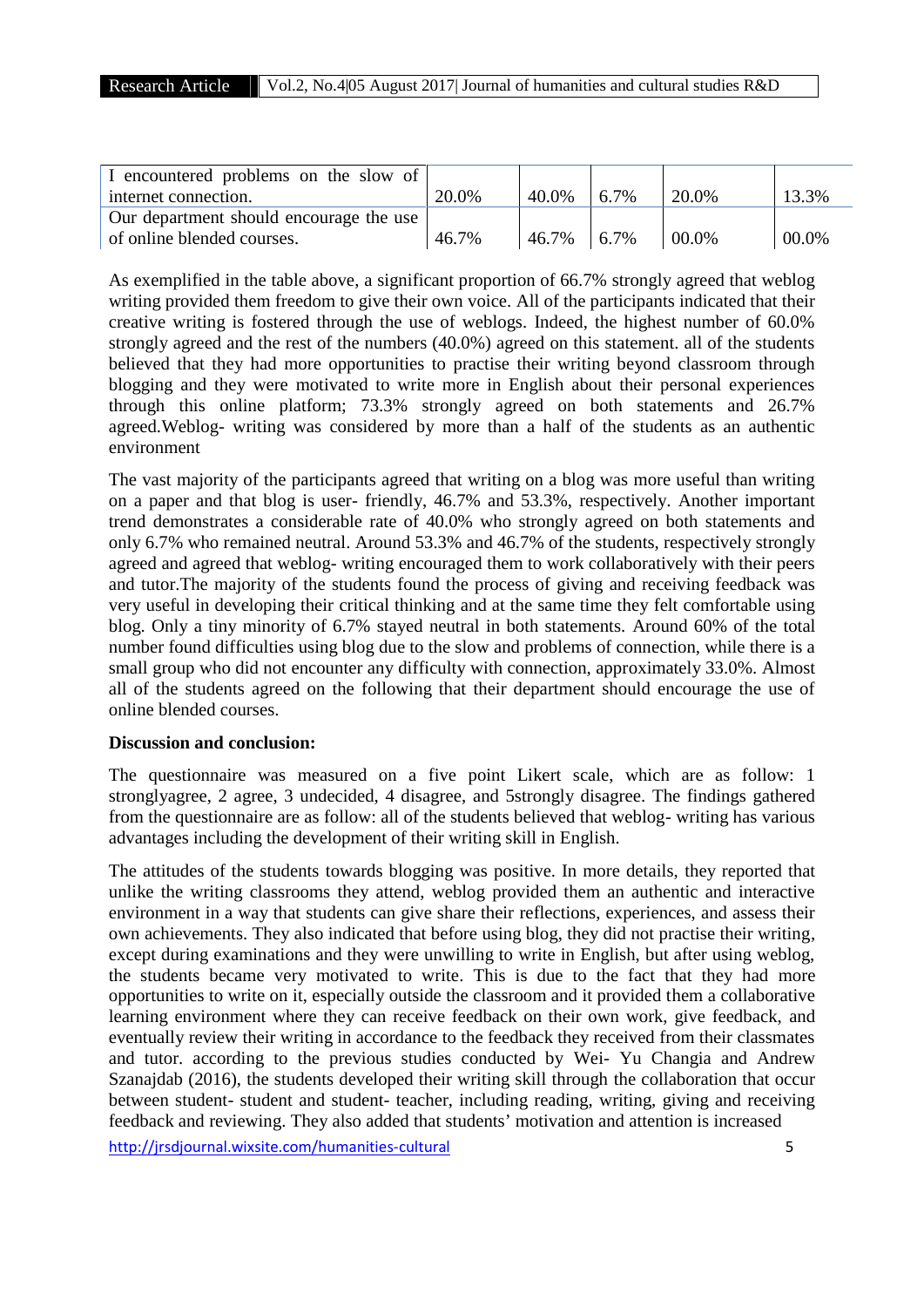The findings indicated that the use of blog helped the students to improve their writing performance through the collaborative writing that encloses reading, sharing, giving and receiving feedback and editing. Consequently, collaborative weblog writing has shown a positive effects on the students' communicative skills. In addition, weblogs attract the students'' attention and their motivation is increased.

Regarding the disadvantages, the major problem which was faced by the Algerian EFL students was connection; most of the students who live in a countryside, they either have no access to internet or they have a slow connection. This is confirmed by Mali (2015) who found that connection was considered as a major problem in the study on EFL learners' attitudes on the advantages and disadvantages of using weblog in EFL writing classrooms.

This study demonstrated that the use of technology affected the Algerian EFL students positively in developing their writing skill in English. The barriers linked with writing could be the current teaching methods adopted by the teachers in a way that teachers are unable to incorporate the innovative teaching methods (technology) in writing classes. Thus, the findings of this study can raise awareness to policy makers about the importance of technological tools within Algerian context.